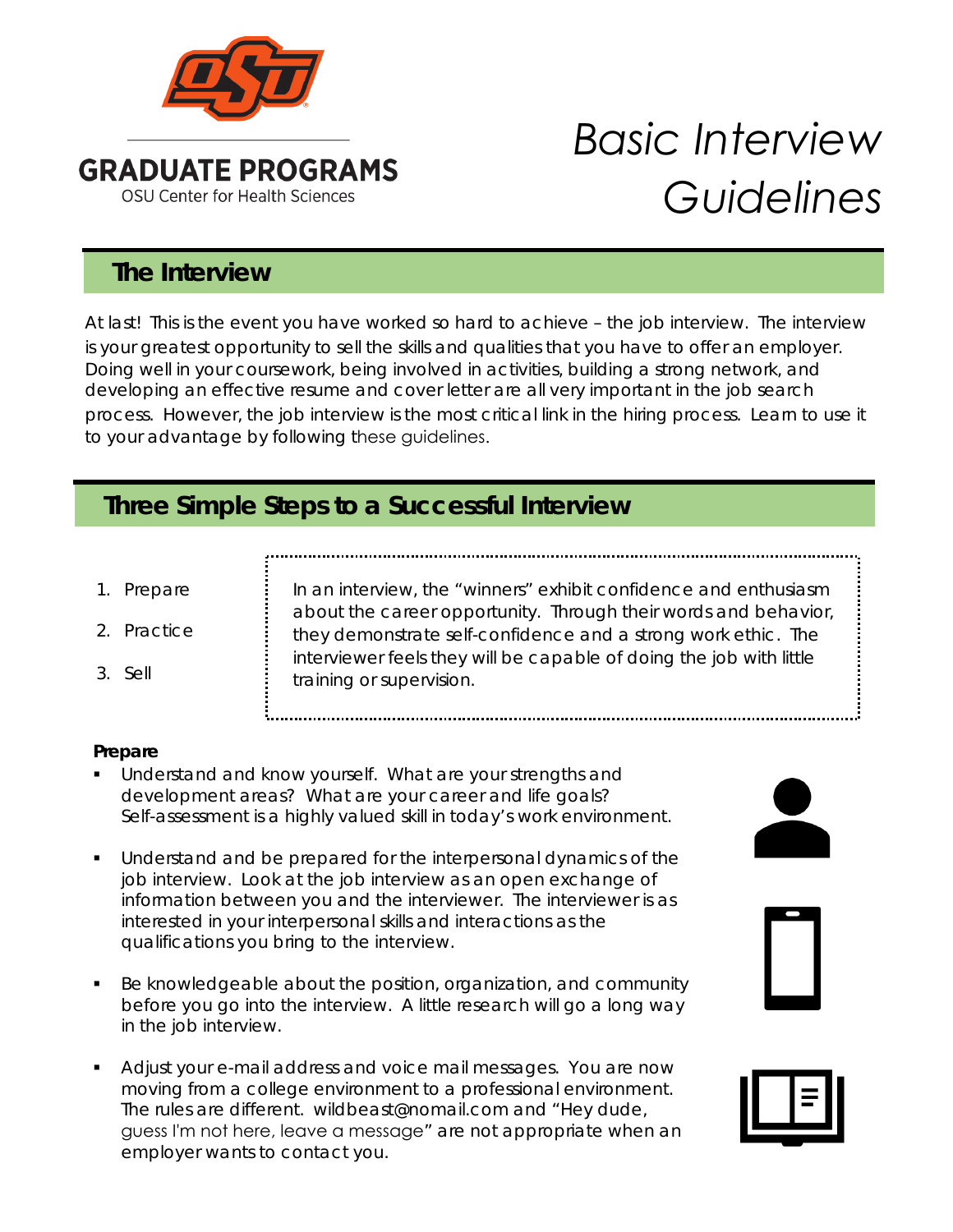#### **Practice**

- **Participate in mock interviews. Contact the** professional development coordinator to schedule a mock interview via zoom or in person.
- **Record yourself during the mock interviews, noting** annoying verbal or body language habits.
- Practice your responses. Although every interview is different, it is easy enough to know the different types of questions you will be asked in an interview and practice your responses in advance.

#### **Sell**

- Most interviews begin with the question, "Tell me a little about yourself." Use this open-ended question to sell your skills, abilities, and qualifications to the interviewer. **Do not tell your life**  story. The interviewer doesn't want to her about where you grew up and how many siblings you have. Keep it professional and begin your about me with where you graduated your undergrad and work to the present.
- Demonstrate enthusiasm, a positive attitude, and a strong interest in the position. There can be no substitute for these first impression qualities in an interview.
- Show what you can do for the organization beyond your qualifications or your "hard skills." Employers are increasingly interested in candidates with a high EQ (Emotional Quotient). High EQ people exhibit strengths in five areas: self-awareness, ability to manage emotions, motivating oneself, empathy, and social competence. Exhibiting and discussing these qualities throughout the interview process will give you an important edge.
- Listen for "trick questions" such as "What's your greatest weakness or development area?" First and foremost, be honest. We all have development areas. Be specific in terms of how you are working to improve these areas.

#### **First Impressions are Critical**

- Dress Appropriately.
- Be early. Plan your trip and parking arrangements in advance.
- Turn off your cell phone.
- Make all correspondence neat and error-free. Have professional development proof read them.

*~95% of students could benefit from mock interviews, yet only 5% participate in these activities.*  

*60% of people don't get the job they want because they don't sell themselves in the interview.*

*According to a recent survey, 91% of executives from the nation's largest companies consider their administrative assistants' opinions of candidates an important part of the selection process.*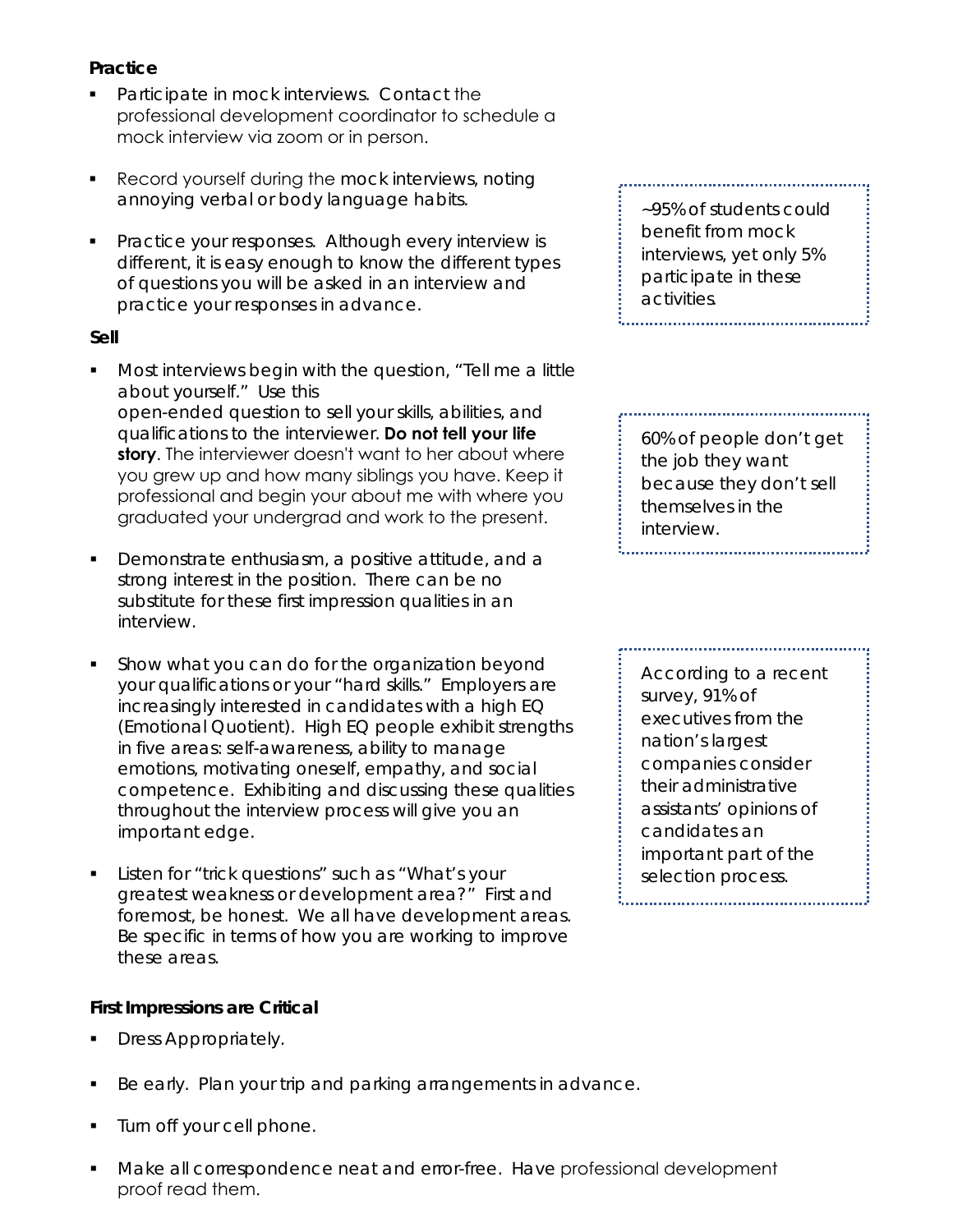- Make small talk. Look for a connection to the interviewer, such as a common interest.
- Treat the receptionist or administrative assistant with the same respect you would the interviewer.

#### **The Art of Answering Questions Effectively**

- Take your time. Use pauses and silence to formulate your answers.
- Don't wing it. Prepare in advance.
- Answer the questions directly and concisely.
- **Back up your assertions with concrete, real-life examples.**

#### **Your Turn to Ask Questions**

- In advance, write down big-picture questions that address large organizational issues, such as company goals, educational philosophy, etc. Refer to these as necessary.
- Do not, in the first interview, ask any questions related to salary, vacation, holidays, or other benefits. These kinds of questions are best addressed at the point of the job hire.

#### **Panel Interviews: When You're Interviewed by More Than One Person**

- Respond to each member of the group on an individual basis. Refer to each person by name whenever possible.
- Don't ignore anyone. Maintain good eye contact with all members of the team.
- Take your time, just as you would in a 1-on-1 interview.
- When it comes time for you to ask questions, ask how each interviewer on the panel interacts with the position you are interviewing for.

#### **The Follow-Up**

- **Send a thank-you note to each person in the interview.**
- The note can be handwritten on a thank-you card or a standard typed letter. Less than 20% of candidates send a follow-up or thank-you. Be one of them!